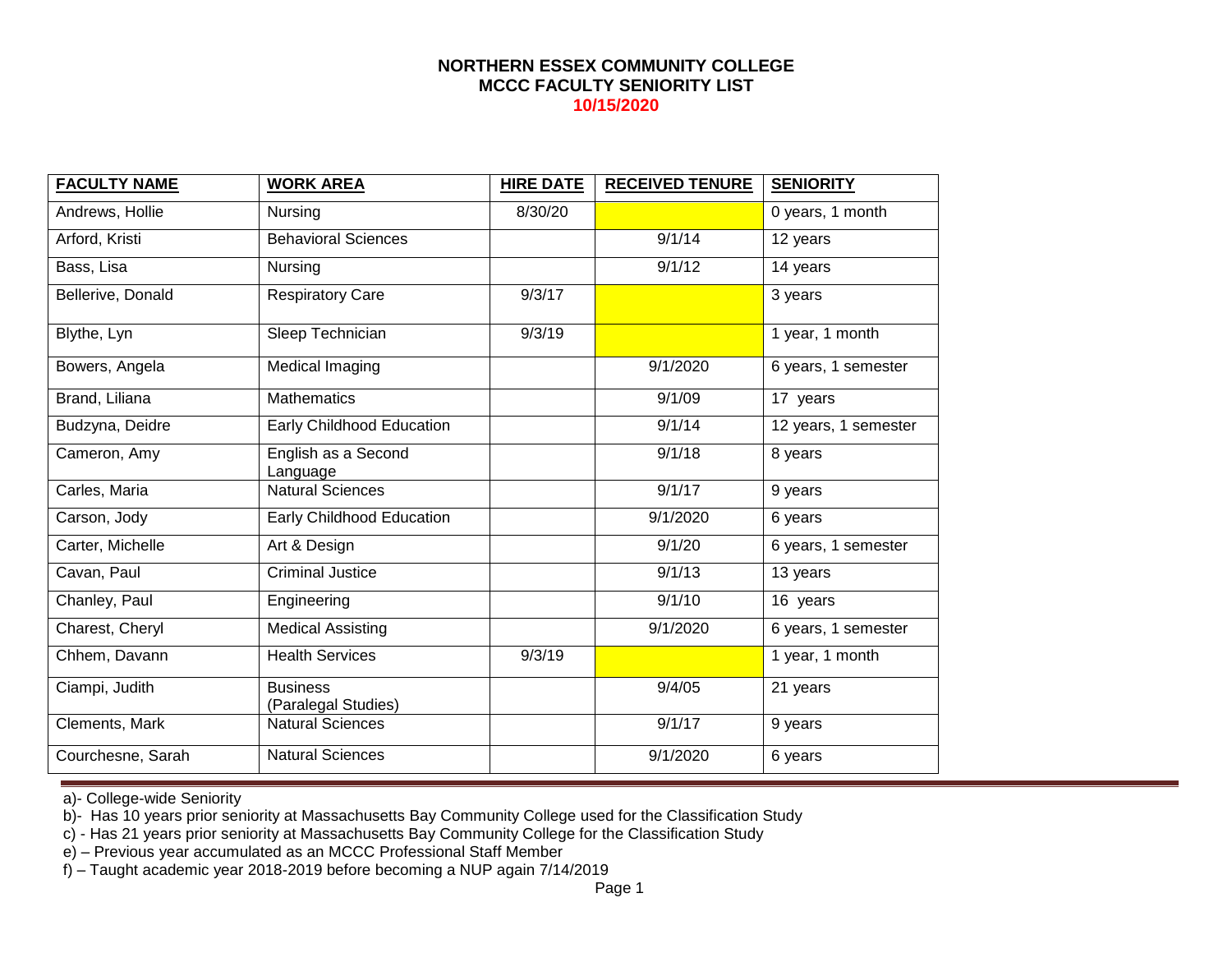| Dick, Jacqueline          | <b>Public Health</b>                                             | 9/4/16 |          | 4 years                                                     |
|---------------------------|------------------------------------------------------------------|--------|----------|-------------------------------------------------------------|
| Donahue, Pamela           | Accounting<br>(Developmental Reading)                            |        | 8/31/83  | 46 years, 1 semester                                        |
| Elmeus, Eldiane           | <b>First Year Seminar</b>                                        | 9/6/15 |          | 5 years                                                     |
| Espinoza, Lisette         | English                                                          |        | 9/1/13   | 13 years                                                    |
| Fichera, Susan            | Nursing                                                          |        | 9/1/2020 | 6 years                                                     |
| Fitzgerald, Jennifer      | <b>Developmental Mathematics</b>                                 |        | 9/1/17   | 9 years                                                     |
| Flanagan, Edward          | Paramedic Technology                                             | 9/6/15 |          | 5 years                                                     |
| Fleese, Kevin             | <b>Deaf Studies</b>                                              |        | 9/3/00   | 26 years                                                    |
| Gagne, Isabelle           | <b>Behavioral Sciences</b>                                       |        | 9/1/14   | 12 years, 1 semester                                        |
| Gonzales, Emily           | <b>Natural Sciences</b>                                          |        | 9/1/09   | 17 years                                                    |
| Gorczyca, Thomas          | <b>Natural Sciences</b>                                          |        | 9/1/10   | 16 years                                                    |
| Greene, Thomas            | English                                                          |        | 9/1/14   | 12 years, 1 semester                                        |
| Gunning, Meredith         | Philosophy                                                       |        | 9/1/10   | 16 years                                                    |
| Heymans, Lori             | Engineering<br><b>Mathematics</b><br>(Developmental Mathematics) |        | 9/1/08   | $(15 \text{ years} +$<br>3 years)<br>(18 years) (a) (Total) |
| Holden-Gouveia, Adrianne  | Computer Information<br><b>Sciences</b>                          |        | 9/1/19   | 7 years                                                     |
| Holmes, Kathleen          | <b>Liberal Arts</b>                                              |        | 9/1/19   | 7 years                                                     |
| Hudson (Welch), Kathleen  | <b>Medical Assisting</b>                                         |        | 9/1/09   | 17 years, 1 semester                                        |
| Hurajt, Ginger            | English<br>(Developmental Writing)                               |        | 9/5/04   | 22 years                                                    |
| Jackson-Stevens, Jennifer | <b>Respiratory Care</b>                                          |        | 9/1/15   | 11 years                                                    |
| Jean Michel, Elsie        | Nursing                                                          | 9/3/19 |          | 1 year, 1 month                                             |
| Joubert, Scott            | <b>Criminal Justice</b>                                          |        | 9/1/15   | 11 years                                                    |

a)- College-wide Seniority

b)- Has 10 years prior seniority at Massachusetts Bay Community College used for the Classification Study

c) - Has 21 years prior seniority at Massachusetts Bay Community College for the Classification Study

e) – Previous year accumulated as an MCCC Professional Staff Member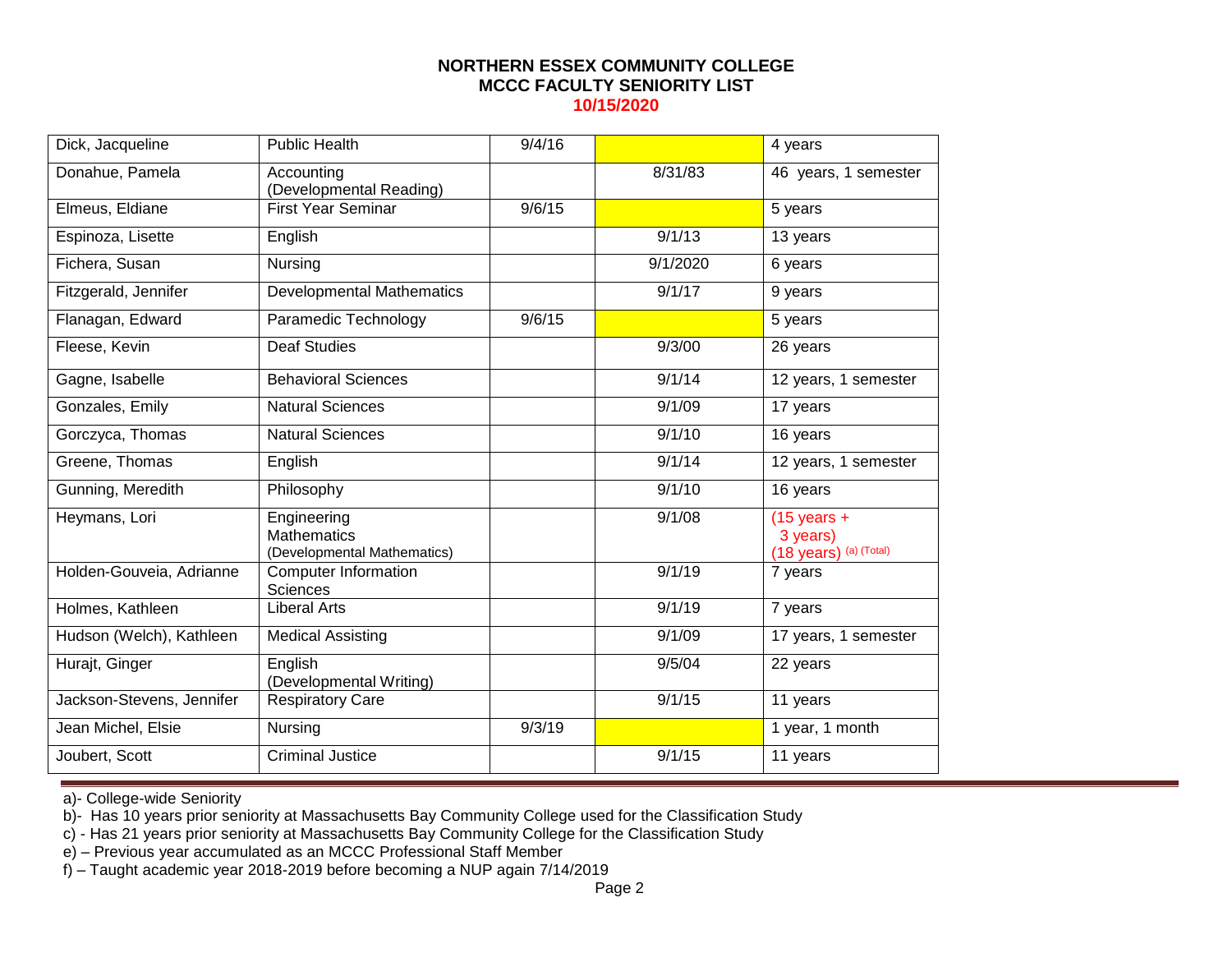| Kane, Sheila         | Nursing                             |        | 9/1/09   | 17 years                    |
|----------------------|-------------------------------------|--------|----------|-----------------------------|
| Leaffer, Douglas     | Engineering                         | 9/2/17 |          | 3 years                     |
| Lizotte, Richard     | English as a Second<br>Language     |        | 9/1/91   | 35 years                    |
| Maagoul, Habib       | <b>Mathematics</b>                  |        | 9/1/18   | 8 years                     |
| Machado, Patricia    | Economics                           |        | 9/1/14   | 12 years, 1 semester        |
| MacKenna-Rice, Brian | <b>Human Services</b>               | 9/6/15 |          | 5 years                     |
| Marquis, Donna       | <b>Dental Assistant</b>             |        | 9/1/14   | 12 years                    |
| Mathis, Stephen      | English                             |        | 9/1/09   | 17 years                    |
| McLennan, Jaime      | Nursing                             |        | 9/1/2020 | 6 years                     |
| Mitchell, Kevin      | <b>Natural Sciences</b>             |        | 9/1/14   | 12 years                    |
| Moreno, Aaron        | Developmental English               |        | 9/1/2020 | 6 years                     |
| Muller, Sheila       | <b>Business</b>                     | 9/2/18 |          | 2 years                     |
| Murphy, Linda        | <b>Developmental Mathematics</b>    |        | 9/1/10   | 16 years, 1 semester<br>(e) |
| Palermo, Mark        | English as a Second<br>Language     |        | 9/1/90   | 35 years                    |
| Penta, Michael       | <b>Computer Information Science</b> |        | 9/1/18   | 8 years                     |
| Pierre, Sheila       | <b>Behavioral Sciences</b>          | 9/6/15 |          | 5 years                     |
| Portanova, Patricia  | English                             |        | 9/1/2020 | 6 years, 1 semester         |
| Reinhold, Mark       | <b>Natural Sciences</b>             |        | 9/1/10   | 15 years                    |
| Richards, Paula      | English as a Second<br>Language     |        | 9/1/14   | 12 years                    |
| Rose, Rebecca        | <b>Developmental Mathematics</b>    |        | 9/1/18   | 7 years (e) (1 year)        |
| Russell, Stephen     | History                             |        | 9/1/09   | 17 years                    |
| Schade, Patricia     | Developmental English               |        | 9/1/13   | 13 years                    |

a)- College-wide Seniority

b)- Has 10 years prior seniority at Massachusetts Bay Community College used for the Classification Study

c) - Has 21 years prior seniority at Massachusetts Bay Community College for the Classification Study

e) – Previous year accumulated as an MCCC Professional Staff Member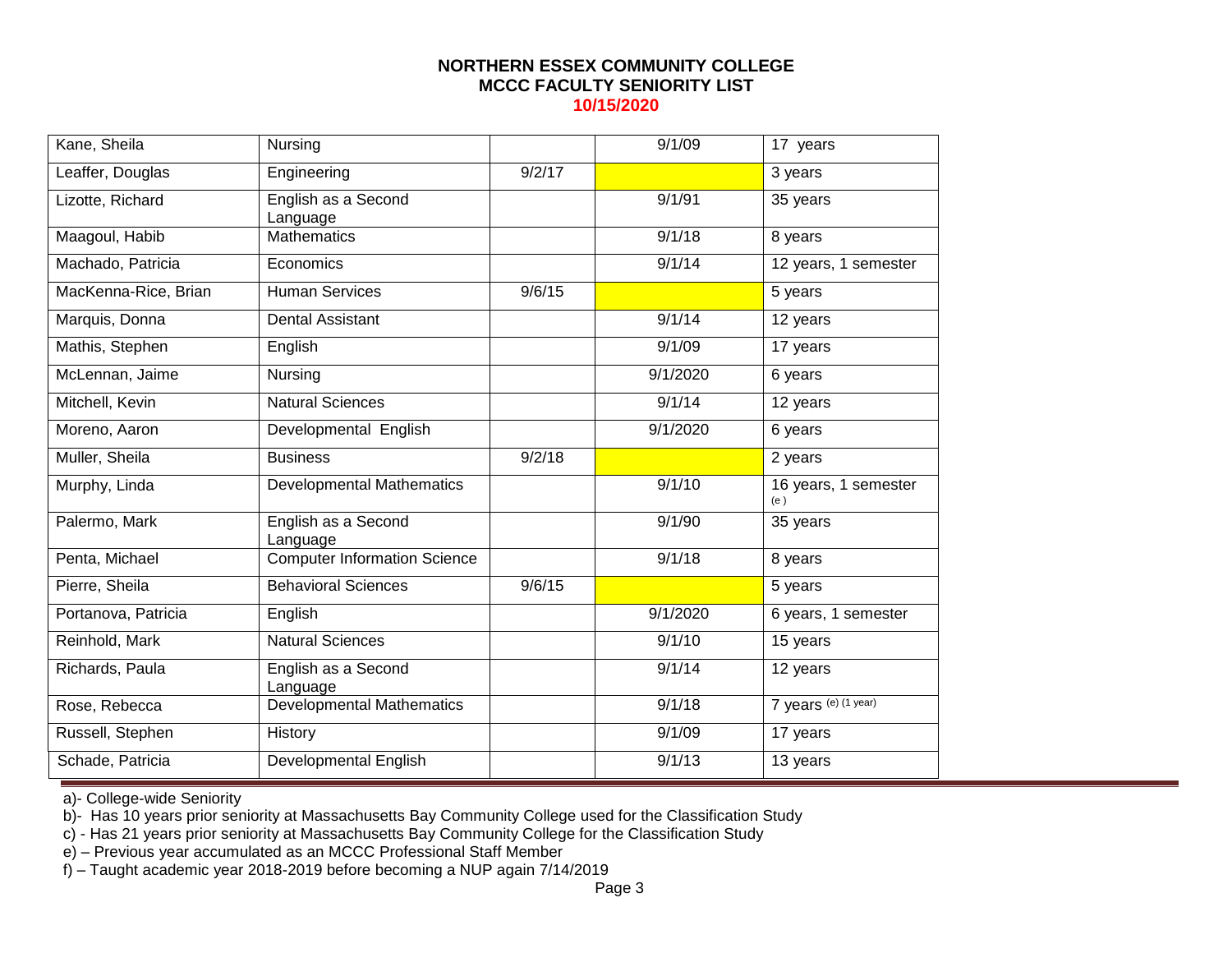|                       | (Reading)                           |          |        |                      |
|-----------------------|-------------------------------------|----------|--------|----------------------|
| Schuster, Ethel       | <b>Computer Information Science</b> |          | 9/1/09 | 17 years             |
| Slaner, Stephen       | <b>Political Science</b>            |          | 9/1/12 | 14 years             |
| Sparrow, Kristen      | <b>Computer Information Science</b> | 1/17/18  |        | 2 years, 1 semester  |
| Spheekas, Kristi      | Nursing                             | 9/1/2019 |        | 1 year, 1 month      |
| Stachniewicz, Barbara | English                             |          | 9/5/99 | 27 years, 1 semester |
| Sullivan, James       | <b>Developmental Mathematics</b>    |          | 9/1/89 | 16 years (c)         |
| Termini, Jason        | <b>Computer Information Science</b> | 1/17/16  |        | 4 years, 1 semester  |
| Thomas, Kenneth       | <b>Natural Sciences</b>             |          | 9/1/10 | 16 years             |
| Thompson-Ostrander,   | Developmental English               |          | 9/1/13 | 13 years             |
| Clare                 |                                     |          |        |                      |
| Titone, Krista        | <b>Behavioral Sciences</b>          | 9/2/18   |        | 2 years              |
| Von Strünck, Hilmar   | <b>Behavioral Sciences</b>          | 9/3/17   |        | 3 years              |
| Waligora, Kimberly    | <b>Natural Sciences</b>             |          | 9/1/17 | 9 years              |
| Weber, David          |                                     | 9/1/19   |        | 1 year, 1 month      |
| White-Jeanneau,       | <b>Natural Sciences</b>             |          | 9/1/14 | 12 years             |
| Marguerite            |                                     |          |        |                      |
| Willett, Patricia     | Medical Imaging                     |          | 9/1/98 | 28 years             |
| Woodworth, Brienna    | Nursing                             | 9/2/18   |        | 2 year               |
| Yarborough Elle       | English                             |          | 9/1/16 | 10 years             |
|                       |                                     |          |        |                      |
|                       |                                     |          |        |                      |

a)- College-wide Seniority

b)- Has 10 years prior seniority at Massachusetts Bay Community College used for the Classification Study

c) - Has 21 years prior seniority at Massachusetts Bay Community College for the Classification Study

e) – Previous year accumulated as an MCCC Professional Staff Member